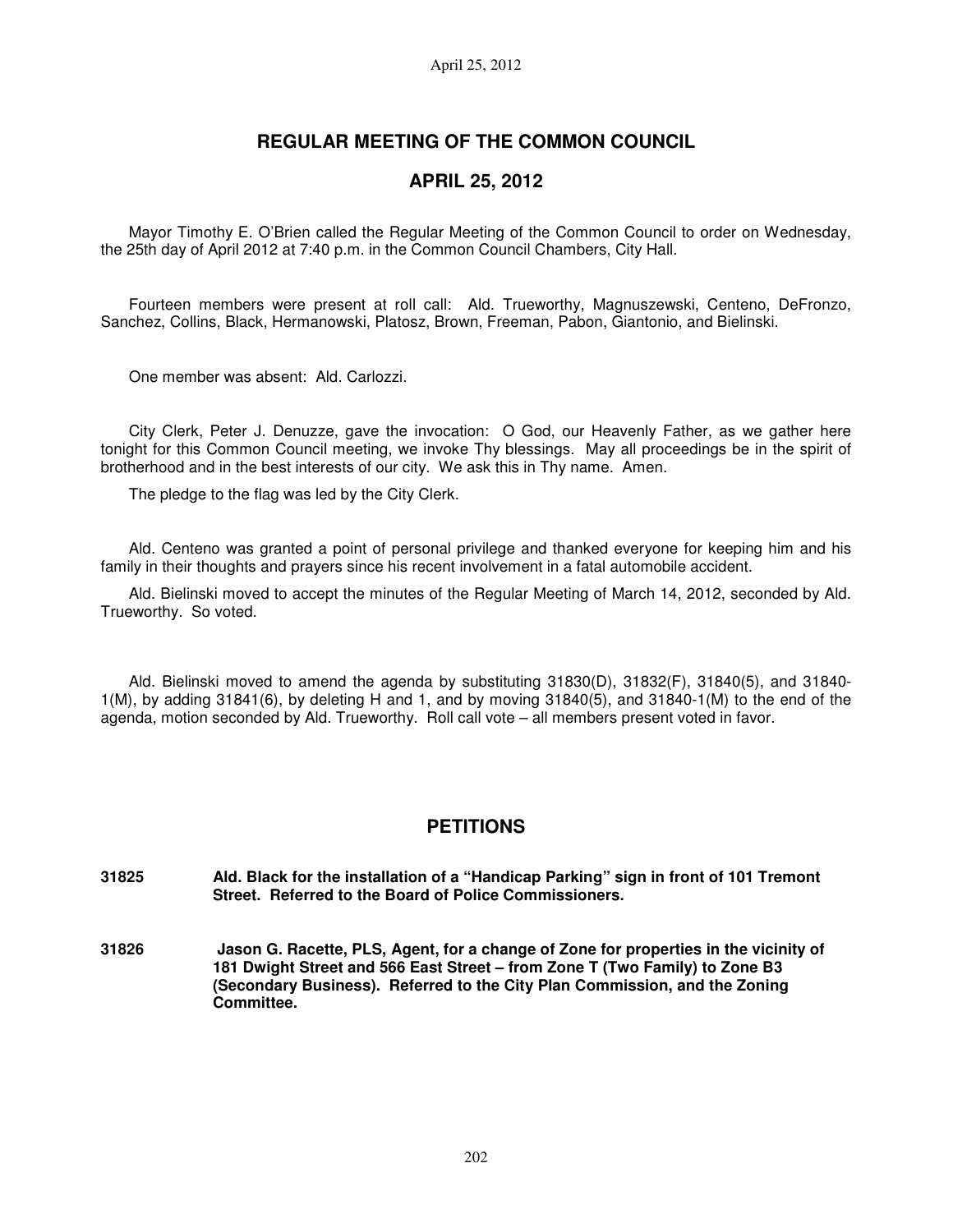Ald. Bielinski moved to adopt the Consent Agenda, seconded by Ald. Trueworthy. Roll call vote – all members present voted in favor. Approved April 29, 2012 by Timothy E. O'Brien, Mayor.

# **CONSENT AGENDA**

## **CITY CLERK**

### **31827 RE: CLAIMS FOR INJURIES AND/OR PROPERTY DAMAGE**

To His Honor, the Mayor, and the Common Council of the City of New Britain: the undersigned beg leave to report the following:

### CLAIMANTS NAME

- Palmisano, Joseph, by his Attorney Andrew Bottinick
- Rivera, Petra, by her Attorney Annette Smith
- Rosario, Jacqueline, by her Attorney Elton R. Williams

Peter J. Denuzze City Clerk

# **OFFICE OF THE CORPORATION COUNSEL**

### **31828 RE: SETTLEMENT OF CLAIM JAHAIRA CARABALLO, ADMINISTRATOR EST. OF CARMEN ARROYO**

To His Honor, the Mayor, and the Common Council of the City of New Britain: the undersigned beg leave to report the following:

RESOLVED, By the Common Council of the City of New Britain that the sum of FORTY THOUSAND DOLLARS (\$40,000.00) be paid to JAHAIRA CARABALLO, ADMINISTRATOR and DAVID B. HARTSHORN, ESQ., her attorney, in full settlement of her suit against the City of New Britain, for an amount within the jurisdiction of the Court now pending in Superior Court, Judicial District of New Britain, at New Britain, for bodily injuries the deceased Carmen Arroyo sustained on Camp Street, on March 15, 2010, as a result of a fall on the sidewalk. She suffered a four-part proximal right humeral facture of the right shoulder requiring surgery. Her medicals were allegedly \$47,364.84 as well as lost wages in the amount of \$30,926.23.

This recommendation is made upon the advice of City Attorney Irena J. Urbaniak, after settlement discussions between City Attorney Irena J. Urbaniak, David B. Hartshorn, Esq., and Judge Joseph Shortall with the approval and consent of John C. King, Esq.

This suit is to be withdrawn by the plaintiff without costs to the City of New Britain and settlement is to be made without admission of any liability.

> Irena J. Urbaniak City Attorney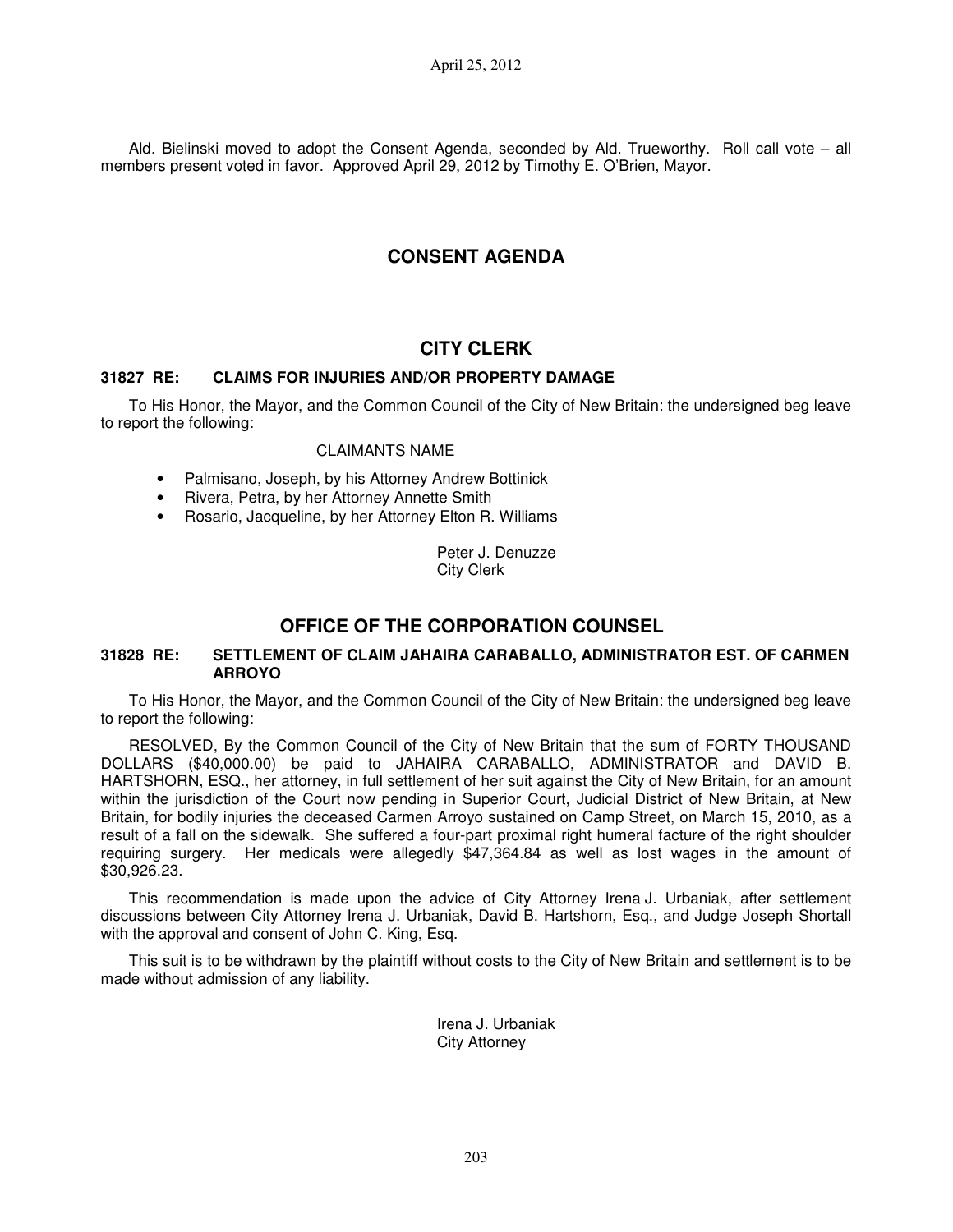## **FINANCE DEPARTMENT**

#### **31829 RE: LINE ITEM TRANSFERS – 04/04/12 THRU 04/18/2012**

To His Honor, the Mayor, and the Common Council of the City of New Britain: the undersigned beg leave to report the following:

In accordance with the city of New Britain ordinance of Article VII – Finance, Section 2-494(c), the following departments have transferred monies from one line item to another within their departmental budget (total department budget has not changed). Each transfer will be continuously numbered from month to month throughout the fiscal year. This report represents the transfers executed by the mayor in accordance with the aforementioned ordinance for the period ending April 18, 2012

| 15. Department:<br>From:<br>To:<br>Amount:<br><b>Brief Description:</b> | Parks & Recreation<br>283420111-5440<br>283420111-5331<br>\$8,000.00<br>Miller Band Shell         | (Rentals/Supplies Equip.)<br>(Professional Services)<br>Additional funds required for architect and engineer recommended services<br>including roof inspection and asbestos testing at the Walnut Hill Darius |
|-------------------------------------------------------------------------|---------------------------------------------------------------------------------------------------|---------------------------------------------------------------------------------------------------------------------------------------------------------------------------------------------------------------|
| 16. Department:<br>From:<br>To:<br>Amount:<br><b>Brief Description:</b> | Town Clerk - Historical Records Preservation<br>249108101-5122<br>249108101-5810<br>\$256.00      | (Overtime)<br>(Dues, Fees & Memberships)<br>Funds needed to attend the Connecticut Town Clerks' Conference                                                                                                    |
| 17. Department:<br>From:<br>To:<br>Amount:<br><b>Brief Description:</b> | Senior Center<br>001523002-5436<br>001523002-5435<br>\$439.00<br>Funds needed for carpet cleaning | (Equip. Maintenance & Repairs)<br>(Building Gr. Maintenance & Repairs)                                                                                                                                        |
|                                                                         |                                                                                                   | المنابع ويستحال المتحاملة والمستحدث                                                                                                                                                                           |

Jonathan Perugini Budget & Capital Projects Office

## **PURCHASING DEPARTMENT**

#### **31830 RE: ON-CALL ENGINEERING SERVICES CIVIL TESTING SERVICES – BEAVER ST. – PUBLIC WORKS DEPARTMENT ENGINEERING DIVISION**

To His Honor, the Mayor, and the Common Council of the City of New Britain: the undersigned beg leave to report the following:

The following on-call engineering project has been requisitioned following the award by the Common Council for on-call engineering contracts, Bid #3620, approved at its Regular Meeting of October 26, 2011.

| Project Name: | Civil Testing Services - Beaver Street          |
|---------------|-------------------------------------------------|
| Vendor:       | Independent Materials Testing Lab Inc.          |
| Amount:       | \$7,500.00                                      |
| Line Items:   | 0083058101-5454 Capital Projects, Beaver Street |
| Requested By: | Public Works Department, Engineering Division   |

Scope: Independent Materials Testing Lab Inc. will conduct Civil Testing at the Beaver Street Reconstruction Project, City Bid 3524 and State Project 88-174. They will test the Concrete, Bituminous Concrete, Process and Aggregate Base Materials and the compaction of them that was installed by the contract for this project. The testing will assure that the materials utilized and installed by the contractor for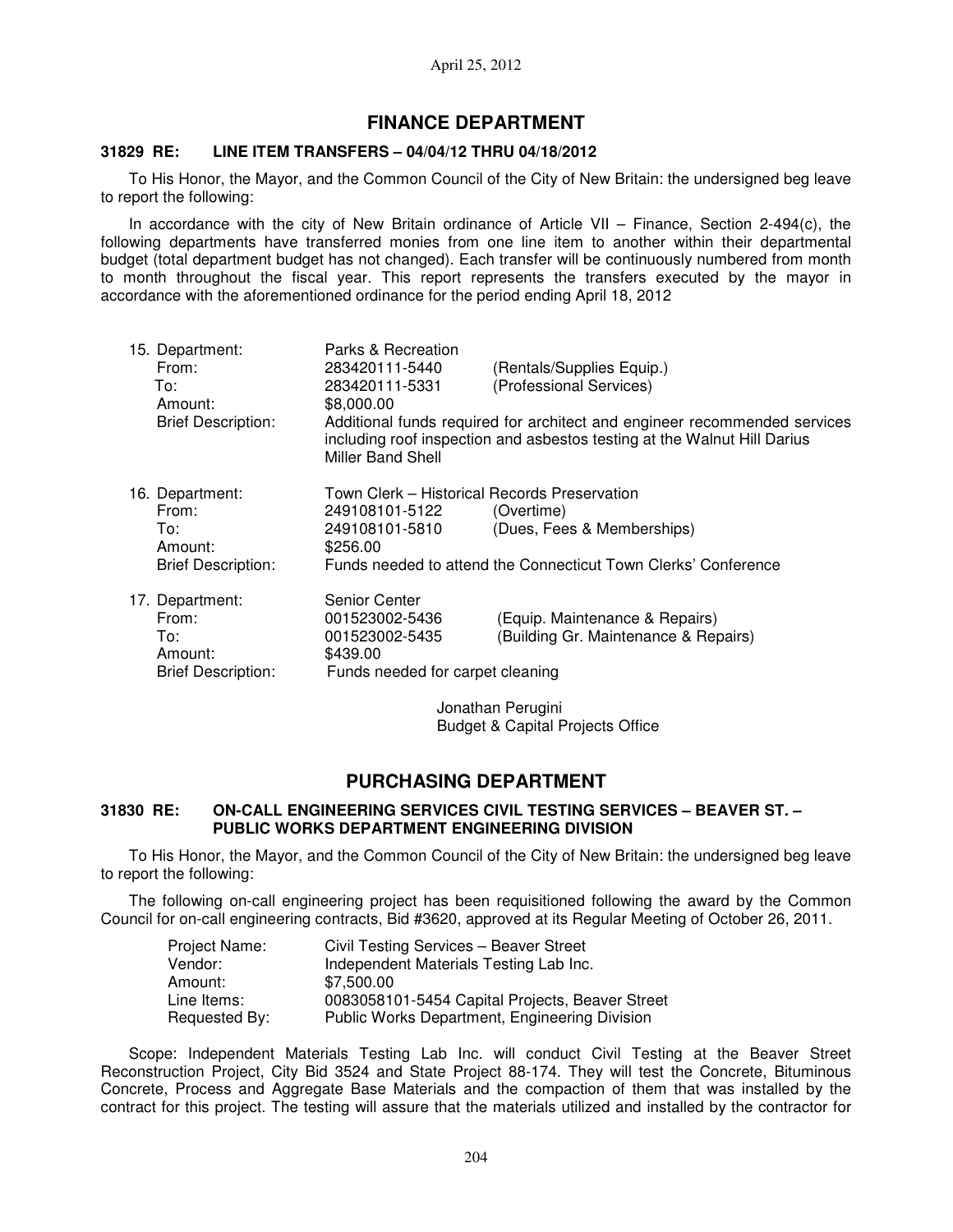this project meet City and State specifications. Independent Materials Testing Lab Inc will submit to the Public Works Department all test results for their review. Independent Materials Testing Lab Inc. will conduct any required meetings with the Public Works Department or the State of Connecticut DOT to discuss the results of their tests.

### Jack Pieper Purchasing Agent

### **31831 RE: ON-CALL ENGINEERING SERVICES – RENEWABLE ENERGY PROJECT – PUBLIC WORKS DEPT. ENGINEERING DIVISION**

To His Honor, the Mayor, and the Common Council of the City of New Britain: the undersigned beg leave to report the following:

The following on-call engineering project has been requisitioned following the award by the Common Council for on-call engineering contracts, Bid #3620, approved at its Regular Meeting of October 26, 2011.

| Project Name: | Renewable Energy                                |
|---------------|-------------------------------------------------|
| Vendor:       | Fuss & O'Neill                                  |
| Amount:       | \$2,500.00                                      |
| Line Items:   | 0082749101-5331 Environmental Remediation Bond, |
|               | <b>Professional Services</b>                    |
| Requested By: | Public Works Department, Engineering Division   |

Scope: Fuss & O'Neill will attend meetings with City Staff to discuss the opportunity for the City to develop a renewable energy project on a City owned property. They will then visit potential development site to assess suitability. Fuss & O'Neill will then prepare conceptual drawings for potential development sites and a Request for Proposal (RFP) for issuance to third-party developers. They will also coordinate with utility providers for information related to the proposed sites. Fuss & O'Neill will attend and conduct meetings with third-party developers or the Public Works Department, Engineering Division to discuss this project.

### Jack Pieper Purchasing Agent

#### **31832 RE: ON-CALL ENGINEERING SERVICES – CIVIL TESTING SERVICES – SEWER TUNNEL – REHABILITATION PROJECT – PUBLIC WORKS DEPARTMENT, ENGINEERING DIVISION**

To His Honor, the Mayor, and the Common Council of the City of New Britain: the undersigned beg leave to report the following:

The following on-call engineering project has been requisitioned following the award by the Common Council for on-call engineering contracts, Bid #3620, approved at its Regular Meeting of October 26, 2011.

| Project Name: | Civil Testing Services - Sewer Tunnel Rehabilitation Project     |
|---------------|------------------------------------------------------------------|
| Vendor:       | Independent Materials Testing Lab Inc.                           |
| Amount:       | \$3,500.00                                                       |
| Line Items:   | 0082618917-5453 Capital Projects, Sewer Tunnel<br>Rehabilitation |
| Requested By: | Public Works Department, Engineering Division                    |

Scope: Independent Materials Testing Lab Inc will conduct Civil Testing of the Concrete utilized by the Contractor for the Sewer Rehabilitation Contract #6, City Bid 3524. The testing will assure that the concrete utilized and installed by the contractor for this project meet City specifications. Independent Materials Testing Lab Inc. will submit to the Public Works Department all test results for their review. Independent Materials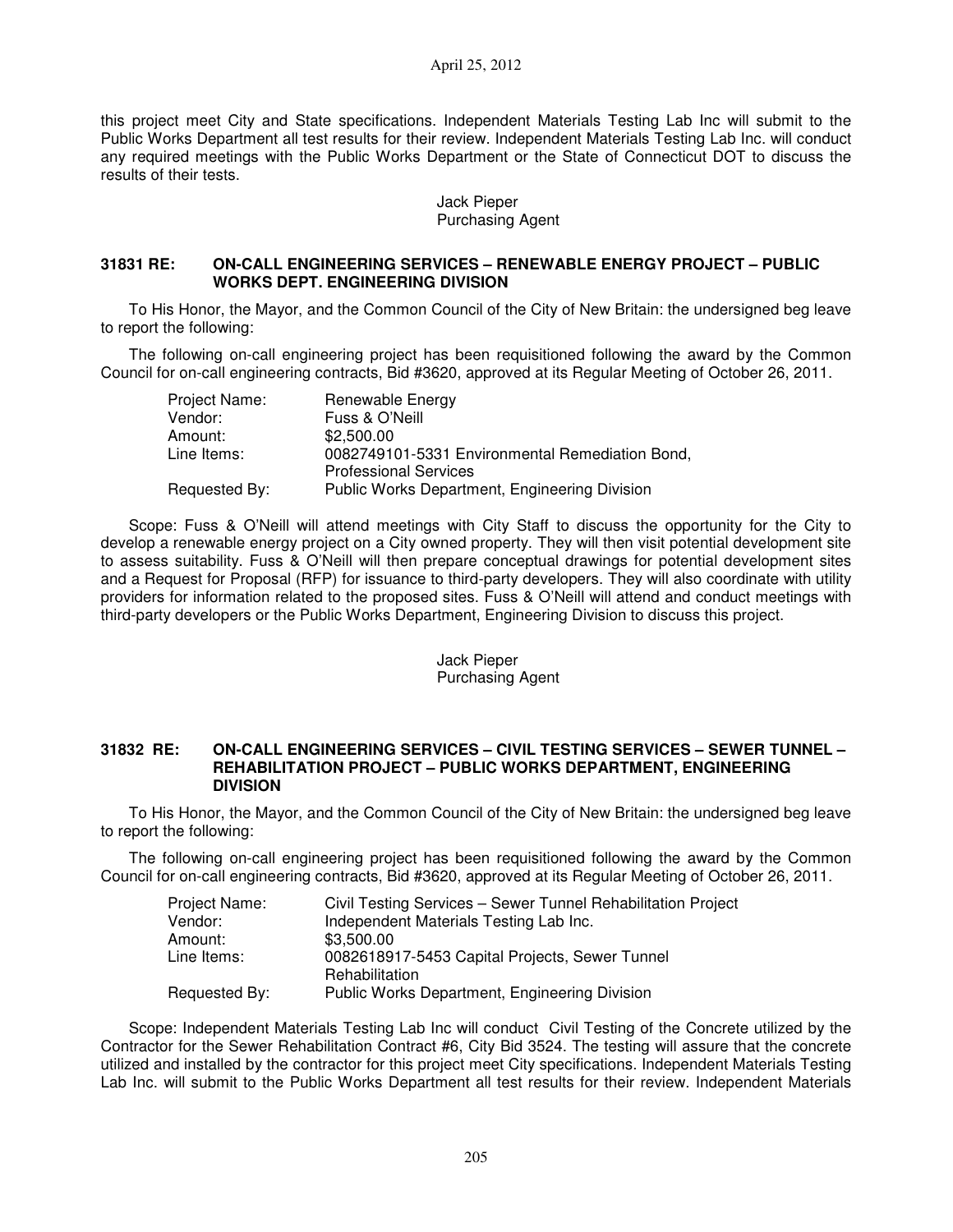Testing Lab Inc. will conduct any required meetings with the Public Works Department to discuss the results of their tests.

> Jack Pieper Purchasing Agent

#### **31833 RE: JULY 4, 2012 FIREWORKS – PARKS & RECREATION DEPARTMENT**

To His Honor, the Mayor, and the Common Council of the City of New Britain: the undersigned beg leave to report the following:

Public Bid No. 3654 was solicited and received in accordance with the Purchasing Ordinances of the City of New Britain for the July 4, 2012 Fireworks for the Parks & Recreation Department. Funding will be available for the July 4, 2012 Fireworks within the July 4th Fireworks Fund 25417002-5807.

Invitations to bid were solicited and the bid was duly advertised in the New Britain Herald, the City and State of Connecticut's Department of Administration Services websites and mailed to eleven (11) Fireworks Display Companies. The Purchasing Agent did not receive any letters from the Fireworks Display Companies on the mailing list who indicated that they could not respond to the bid request. The responses received are on file in the Town Clerk's Office.

The bids were reviewed for conformance to specifications by the Parks & Recreation Department's Administration and the Purchasing Agent. The bids were reviewed to determine the shell size, shell type, number of shells, music provided during the display, the length of the fireworks display and a complete description of the finale included in the bid prices submitted. Pyrotecnico of New Castle, PA had more fire work shell than the other bidders. Therefore the Director of Parks and Recreation is recommending that the bid be awarded to Pyrotecnico of New Castle, PA per the specifications of Bid 3654.

RESOLVED: That the Purchasing Agent is hereby authorized to enter into a contract and issue a purchase order to Pyrotecnico of New Castle, PA in the amount of \$25,000.00 for the July 4, 2012 Fireworks Display per the pricing, terms and specifications of Public Bid No. 3654.

> Jack Pieper Purchasing Agent

#### **31834 RE: EMERGENCY PURCHASE ORDER – HAZARDOUS MATERIAL CLEAN UP SERVICES**

To His Honor, the Mayor, and the Common Council of the City of New Britain: the undersigned beg leave to report the following:

In accordance with City Code of Ordinances, Chapter 2, Article VIII, Division V, Section 2-606a, an emergency purchase order was authorized by the Mayor and issued to the vendor listed below on April 18, 2012

| Supplier                                            | Item                                    | Unit Price |
|-----------------------------------------------------|-----------------------------------------|------------|
| Clean Harbor Environmental Services<br>Bristol, CT. | Hazardous Material Clean Up<br>Services | \$8.497.89 |
|                                                     |                                         |            |

The Purchasing Agent reports that no formal bid solicitation and advertisement as outlined in the Purchasing Ordinances were made for this item. In accordance with Section 2-606b of the City Code of Ordinances, the Purchasing Agent reports:

An emergency purchase order was requested by the New Britain Fire Department for cleanup of Hazardous Material. The Fire Department was utilizing Ladder #2 to conduct an aerial training operations session at Veterans Stadium. During the training session a catastrophic failure occurred and the hydraulic lines under the turntable of the ladder truck were severed and there was a loss of all its hydraulic fluid. The hydraulic oil leaked all over the fire truck as well as on the pavement of the parking lot. Sand was brought to the site to cover the spill but was so large it could only be contained. The hydraulic oil is considered hazardous material. The State of Connecticut DEEP Department came to the site to review what happened.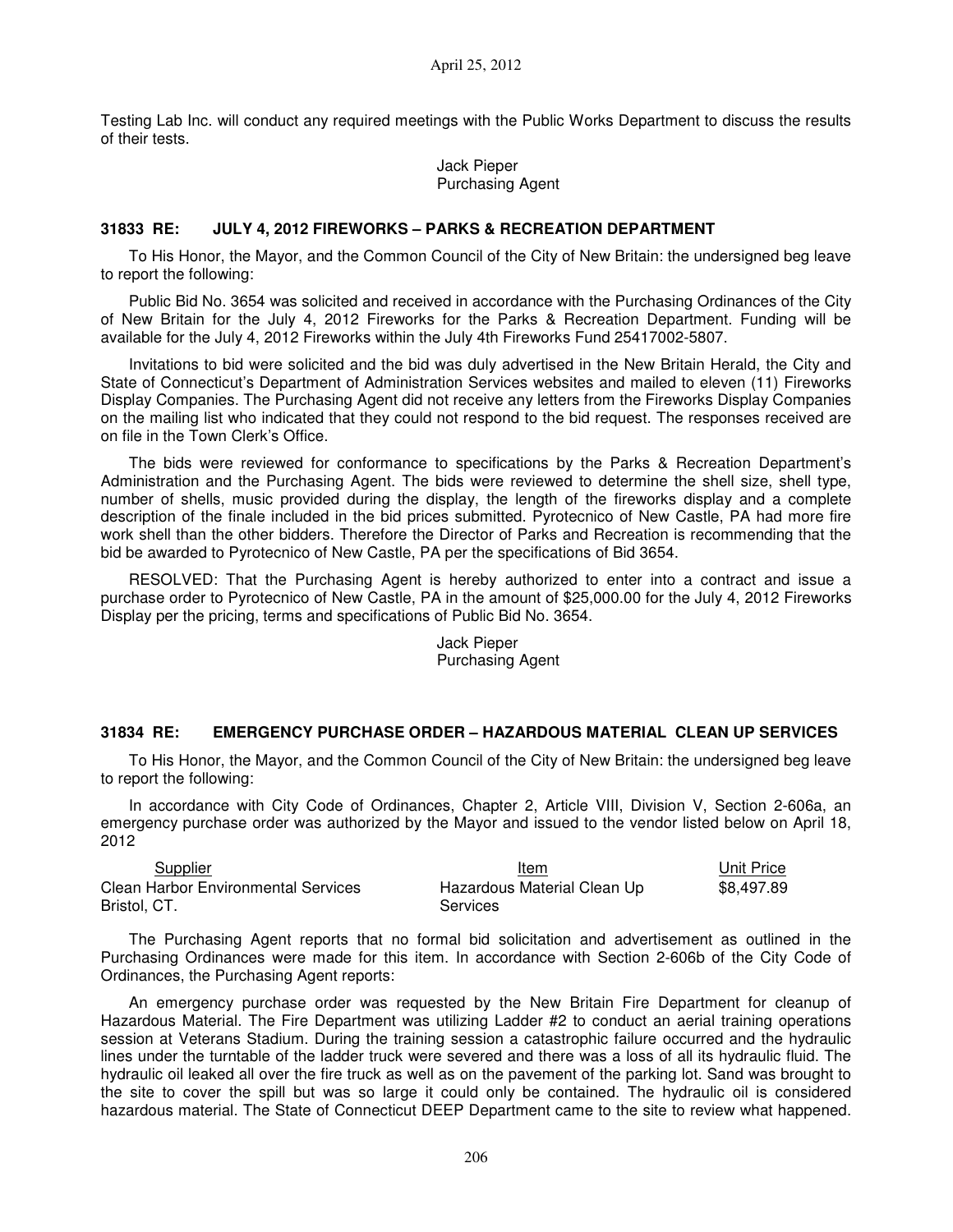April 25, 2012

The cleanup needed to be conducted immediately by an environmental service company. Clean Harbors Environmental Services who has a State of Connecticut contract for this service was called to conduct the cleanup. Funding for this Hazardous Material Clean up Service was in the Fire Department's account number 001212002-5336, Fire Operations, Other Purchasing Services.

> Jack Pieper Purchasing Agent

### **31835 RE: ANNUAL SOFTWARE LICENSE RENEWAL AND TECHNICAL SUPPORT FOR INFORMATION TECHNOLOGY DEPARTMENT**

To His Honor, the Mayor, and the Common Council of the City of New Britain: the undersigned beg leave to report the following:

In accordance with City Code of Ordinances, Chapter 2, Article VIII, Division 1, Section 2-531 a purchase order was requested by the Information Technology Department for the annual renewal of the Stars Worker's Compensation Software.

| Supplier       | Service                    | Amount     |
|----------------|----------------------------|------------|
| CS Stars, LLC. | Annual License Renewal and | \$8.462.00 |
| Dallas, TX.    | <b>Technical Support</b>   |            |

The Information Technology Department has requested a one (1) year renewal and technical support for the Stars Worker's Compensation Software. The software is utilized by Corporation Council. They are able to enter all personal injury, workers compensation claims and lawsuits into the software system as well as reserves for each claim and any payments made. The software helps Corporation Council manage the City's Workers Compensation claims. CS Stars, LLC is the creator of this software and has no dealers. They are the only one that can provide this annual software license renewal and technical support. Therefore it would be impossible to find another local software company to provide a competitive bid for the annual license renewal and technical support. Bid solicitation for the annual software license renewal and technical support would not be beneficial to the City. Funding for this Annual License Renewal and Technical Support is available in the Information Technology Department's account number 001107006-5434, Information Technology, Maintenance Contracts.

RESOLVED: The Purchasing Agent is hereby authorized to issue a purchase order for \$8,462.00 to CS Stars, LLC of Dallas, TX for the Annual Stars Worker's Compensation Software License Renewal and Technical Support for the Information Technology Department.

> Jack Pieper Purchasing Agent

# **TAX COLLECTOR**

### **31836 RE: TAX ABATEMENTS, CORRECTIONS AND REFUNDS**

To His Honor, the Mayor, and the Common Council of the City of New Britain: the undersigned beg leave to report the following:

The Collector of Taxes has referred a list of tax abatements, corrections and refunds. Acceptance and adoption is respectfully recommended.

> Cheryl S. Blogoslawski Tax Collector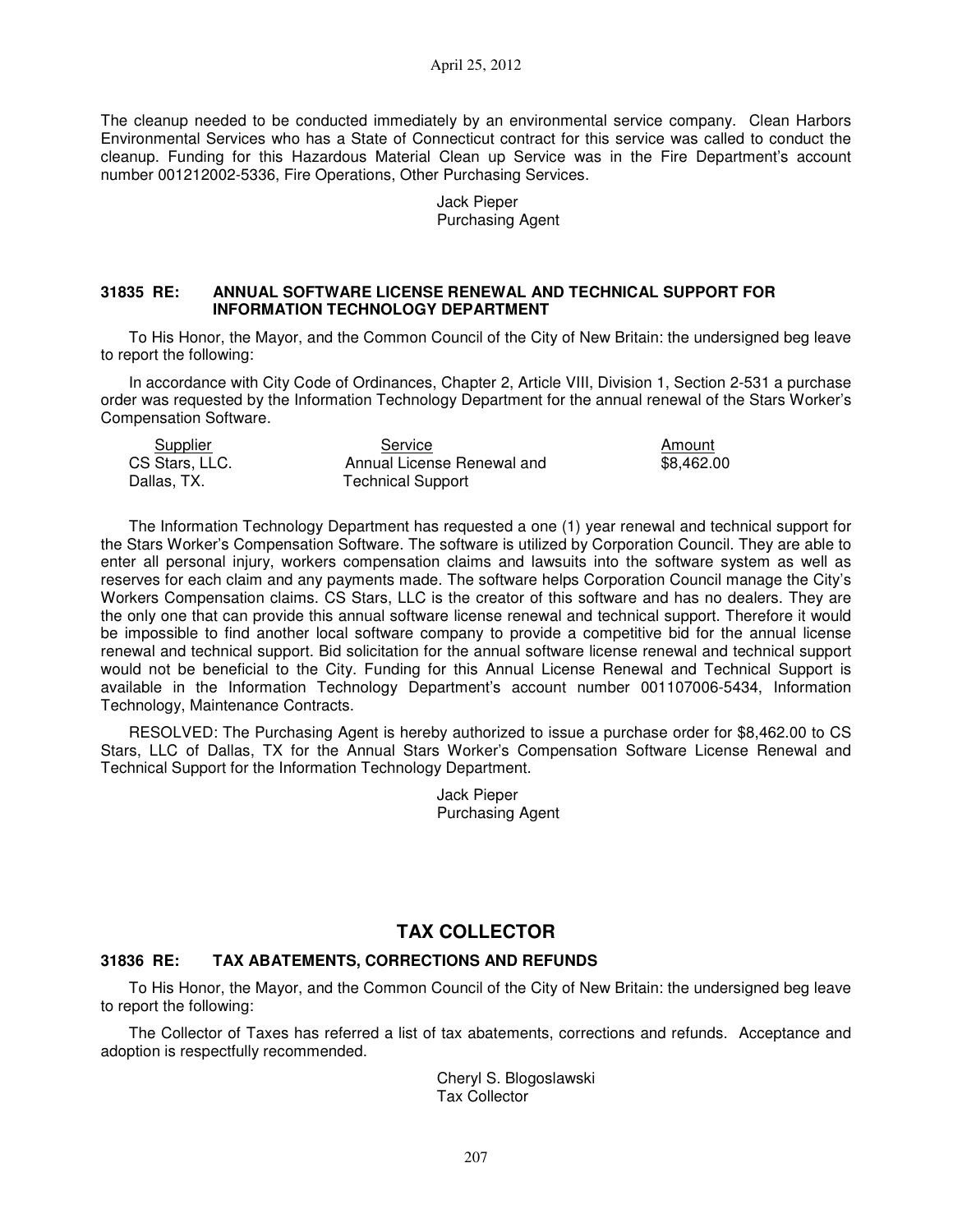# **REPORTS OF LEGISLATIVE COMMITTEES, BOARDS, COMMISSIONS, AND DEPARTMENTS**

### **STORM ALFRED REVIEW COMMITTEE**

#### **31654-4 RE: FINDINGS AND RECOMMENDATIONS**

To His Honor, the Mayor, and the Common Council of the City of New Britain: the undersigned beg leave to report the following:

A report of the Storm Alfred Review Committee will be presented to the Common Council at the April 25, 2012 Common Council meeting.

(REPORT ON FILE IN TOWN CLERK'S OFFICE)

Revenue:

Alderman David DeFronzo

Ald. DeFronzo moved to accept and adopt, seconded by Ald. Sanchez. So voted. Approved by Mayor Timothy O'Brien Jr. the 30th day of April 2012.

## **NEW BUSINESS**

## **RESOLUTIONS**

#### **31837 RE: FUNDING FROM U.S. DEPT. OF JUSTICE TO N.B. POLICE DEPT. – PROJECT SAFE NEIGHBORHOODS - \$50,000**

To His Honor, the Mayor, and the Common Council of the City of New Britain: the undersigned beg leave to recommend the adoption of the following:

WHEREAS, the U. S. Department of Justice (USDOJ), has funding available under their Project Safe Neighborhoods, and

WHEREAS, these funds are to be used to assist in the investigation of crimes involving firearms and any gang activity, and

WHEREAS, these funds can be used for officer overtime, equipment or investigative expenses as set forth in the budget listed below, and require no cash match from the City, and

WHEREAS, that Mayor Timothy O'Brien be authorized to execute all grant documents with the U. S. Department of Justice on behalf of the City of New Britain for the Project Safe Neighborhoods, in the sum of \$50,000, THEREFORE BE IT

RESOLVED, that a sum of \$50,000 be appropriated within the special revenue account structure as follows:

| nevellue.<br>217211138-4223                                         | Revenue – Federal                                             | \$50,000                                     |
|---------------------------------------------------------------------|---------------------------------------------------------------|----------------------------------------------|
| Expenditures:<br>217211138-5122<br>217211138-5740<br>217211138-5335 | Police Overtime<br>Equipment<br><b>Investigation Expenses</b> | \$26,000<br>\$14,000<br>\$10,000<br>\$50,000 |
|                                                                     |                                                               |                                              |

Ald. Suzanne Bielinski - Police Liaison Ald. Carlo Carlozzi, Jr. - Police Liaison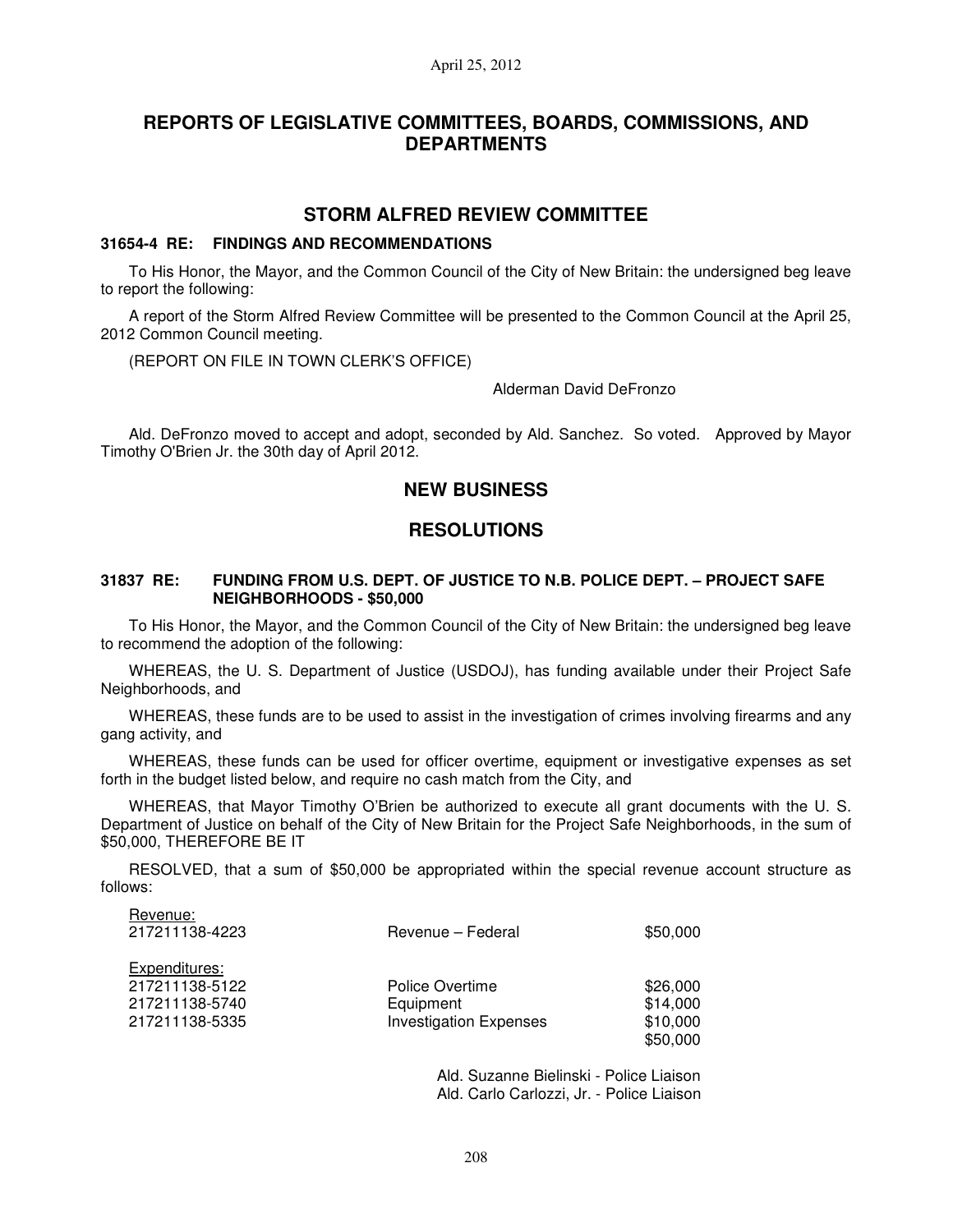Ald. Roy Centeno - Police Liaison Ald. Lawrence Hermanowski- Police Liaison Ald. Wilfredo Pabon - Police Liaison Ald. Emmanuel Sanchez - Police Liaison

Ald. Bielinski moved to accept and adopt, seconded by Ald. Pabon. So voted. Approved by Mayor Timothy O'Brien Jr. the 30th day of April 2012.

#### **31838 RE: AUTHORIZING THE MAYOR TO APPLY FOR A JUSTICE ASSISTANCE GRANT IN THE SUM OF \$37,357 FOR THE N.B. POLICE DEPARTMENT**

To His Honor, the Mayor, and the Common Council of the City of New Britain: the undersigned beg leave to recommend the adoption of the following:

WHEREAS, the Bureau of Justice Assistance (BJA), has funding available under the Edward Byrne Memorial Justice Assistance Grant (JAG) Formula Program, and,

WHEREAS, these funds are to be used to investigate gang, gun and drug related crimes, direct additional officers to active crime locations in the community and support police public service outreach programs, and,

WHEREAS, there is no requirement for a cash match, and,

WHEREAS, these funds, in the amount of \$37,357, will be used as set forth in the budget listed below, THEREFORE, BE IT

RESOLVED, that Mayor Timothy O'Brien be granted permission to apply for a Justice Assistance Grant in the sum of \$37,357, as follows:

| Revenue:       |                                                     |                          |
|----------------|-----------------------------------------------------|--------------------------|
| 269211139-4223 | <b>Federal Revenue</b>                              | \$37,357                 |
| Expenditures:  |                                                     |                          |
| 269211139-5122 | OT - Patrol "Hot Spots"                             | \$13,500                 |
| 269211139-5122 | OT - Investigations                                 | \$15,000                 |
| 269211139-5814 | Police Explorers                                    | \$3,857                  |
| 269211139-5813 | Police Athletic League<br><b>Total Expenditures</b> | 5,000<br>SS.<br>\$37,357 |
|                |                                                     |                          |

Ald. Suzanne Bielinski - Police Liaison Ald. Carlo Carlozzi, Jr. - Police Liaison Ald. Roy Centeno - Police Liaison Ald. Lawrence Hermanowski- Police Liaison Ald. Wilfredo Pabon - Police Liaison Ald. Emmanuel Sanchez - Police Liaison

Ald. Bielinski moved to accept and adopt, seconded by Ald. Pabon. So voted. Approved by Mayor Timothy O'Brien Jr. the 30th day of April 2012.

#### **31839 RE: HUD GRANTS COMMITTEE**

To His Honor, the Mayor, and the Common Council of the City of New Britain: the undersigned beg leave to recommend the adoption of the following: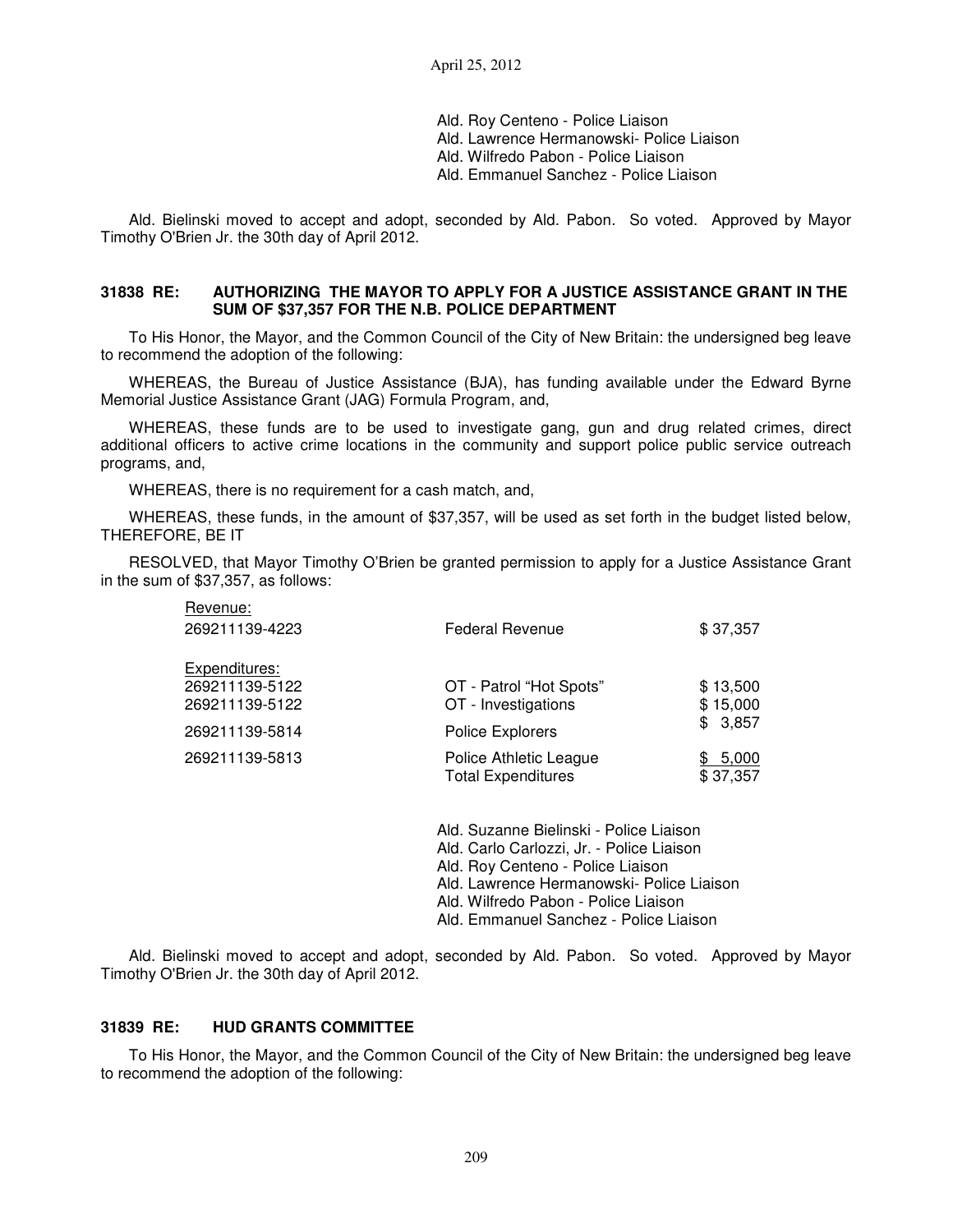RESOLVED; that the HUD Grants Committee shall consist of all current members of the Common Council except those members who have a conflict of interest as defined under the Conflict of Interest Regulations for HUD Programs. The Chair shall be elected by the members of the Committee.

> Alderman Michael Trueworthy President of the Common Council

Alderwoman Suzanne Bielinski Majority Leader

Ald. Trueworthy moved to accept and adopt, seconded by Ald. Bielinski. So voted. Approved by Mayor Timothy O'Brien Jr. the 30th day of April 2012.

#### **31841 RE: PROPOSED AMENDMENT TO SEC. 2-397 OF THE ORDINANCES LIMITING THE TERM OF ANY AUDITING FIRM SELECTED BY THE COMMON COUNCIL TO NO MORE THAN FIVE (5) CONSECUTIVE YEARS**

(PROPOSED AMENDMENT ON FILE IN THE TOWN CLERK'S OFFICE)

Ald. Trueworthy moved to accept and refer to the Committee on Administration, Finance and Law, seconded by Ald. Freeman. So voted. Approved by Mayor Timothy O'Brien Jr. the 30th day of April 2012.

### **31840 RE: LICENSE – LITTLE POLAND FESTIVAL SUNDAY, APRIL 29, 2012**

To His Honor, the Mayor, and the Common Council of the City of New Britain: the undersigned beg leave to recommend the adoption of the following:

RESOLVED; by the Common Council of the City of New Britain that the Mayor be and is hereby authorized to issue to the The Polonia Business Association, said licenses as may be issued under Chapter 5, Section 5-15 through 5-22 of the Code of Ordinances for Sunday, April 29, 2012, 12:30 p.m. – 6:00 9:30 p.m. for the purpose of conducting the Little Poland Festival on Broad Street and Grove Street (from Orange and Grove St. North to Broad Street and West on Broad to Horace Street)(between Grove and Horace Street) on the Polmart & Haller Post, and Pulaski Club Parking Lots, New Britain, Conn.

Alderman Lawrence Hermanowski

Ald. Hermanowski moved to accept, seconded by Ald. Black. Ald. Hermanowski moved to amend the last lline by deleting "&" and by adding "," following the word "Polmart", and by adding, following the word "Post" and Pulaski Club", motion seconded by Ald. Black. Amendment carried. Ald. Hermanowski moved to refer to the License Committee, seconded by Ald. Black. So voted.

Ald. Hermanowski moved to accept and adopt, seconded by Ald. Black. So voted. Approved by Mayor Timothy O'Brien Jr. the 30th day of April 2012.

The Council recessed for a short period in order for the License Committee to meet.

Ald. Trueworthy moved the Council return to regular order, seconded by Ald. Black. So voted.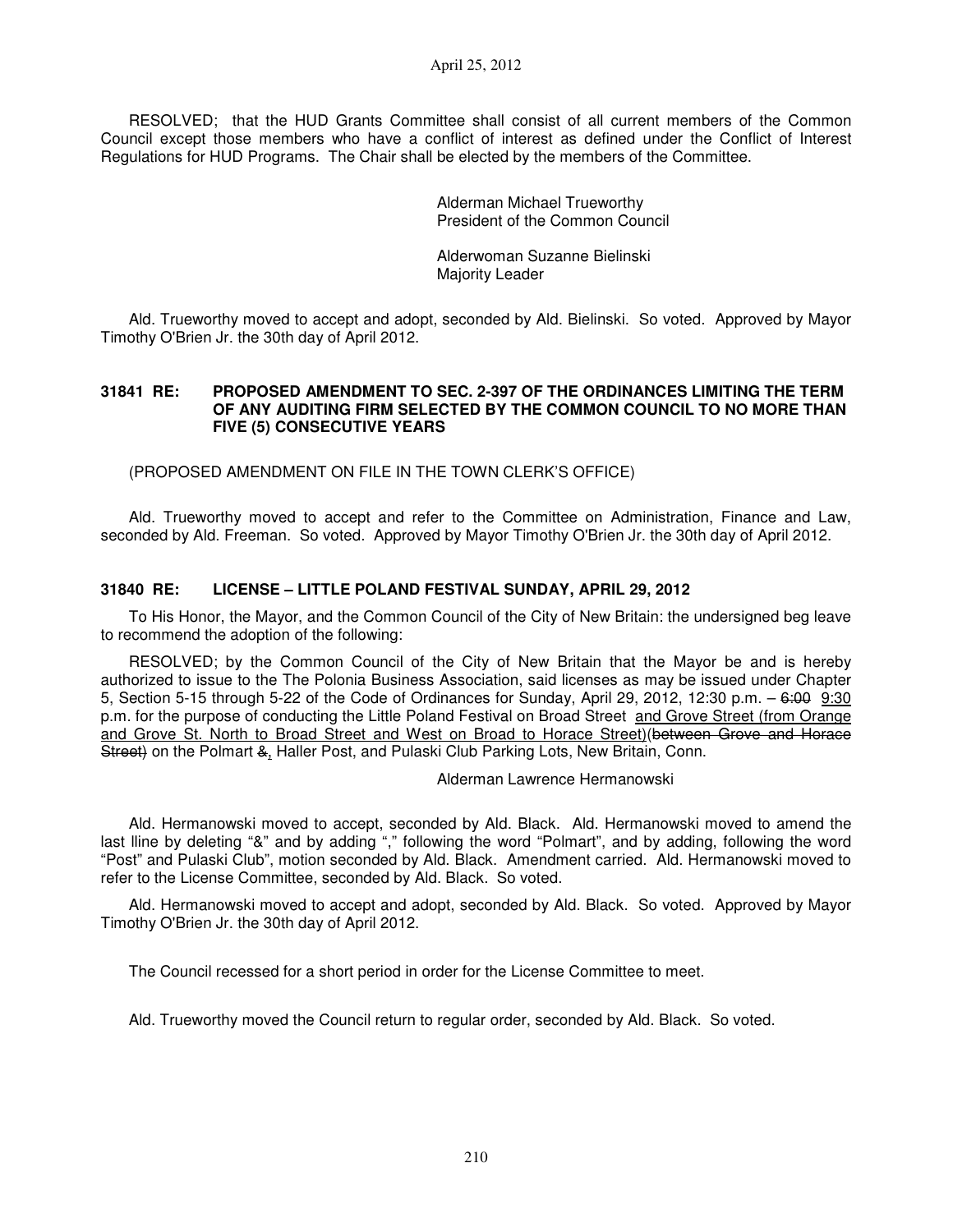## **REPORT OF THE LICENSE COMMITTEE**

#### **31840-1 RE: LICENSE FOR LITTLE POLAND FESTIVAL SUNDAY, APRIL 29, 2012**

To His Honor, the Mayor, and the Common Council of the City of New Britain: the undersigned beg leave to report the following:

The Committee on Licenses recommended on April 25, 2012 the adoption of the following:

RESOLVED; by the Common Council of the City of New Britain that the Mayor be and is hereby authorized to issue to The Polonia Business Association, said license as may be issued under Chapter 5, Section 5-15 through 5-22 of the Code of Ordinances for Sunday, April 29, 2012, 12:30 pm. - 6:00 9:30 p.m. for the purpose of conducting the Little Poland Festival on Broad Street and Grove Street (from Orange and Grove St. North to Broad Street and West on Broad to Horace Street (between Grove and Horace Street) on the Polmart & Haller Post Parking Lots, New Britain, Connecticut.

> Alderman Lawrence J. Hermanowski **Chair**

Ald. Hermanowski moved to accept and adopt, seconded by Ald. Black. So voted. Approved by Mayor Timothy O'Brien Jr. the 26th day of April 2012.

There being no further business to come before the Council, Ald. Trueworthy moved to adjourn, seconded by Ald. Bielinski. So voted. Meeting adjourned at 8:19 p.m.

ATTEST: Peter J. Denuzze, City Clerk